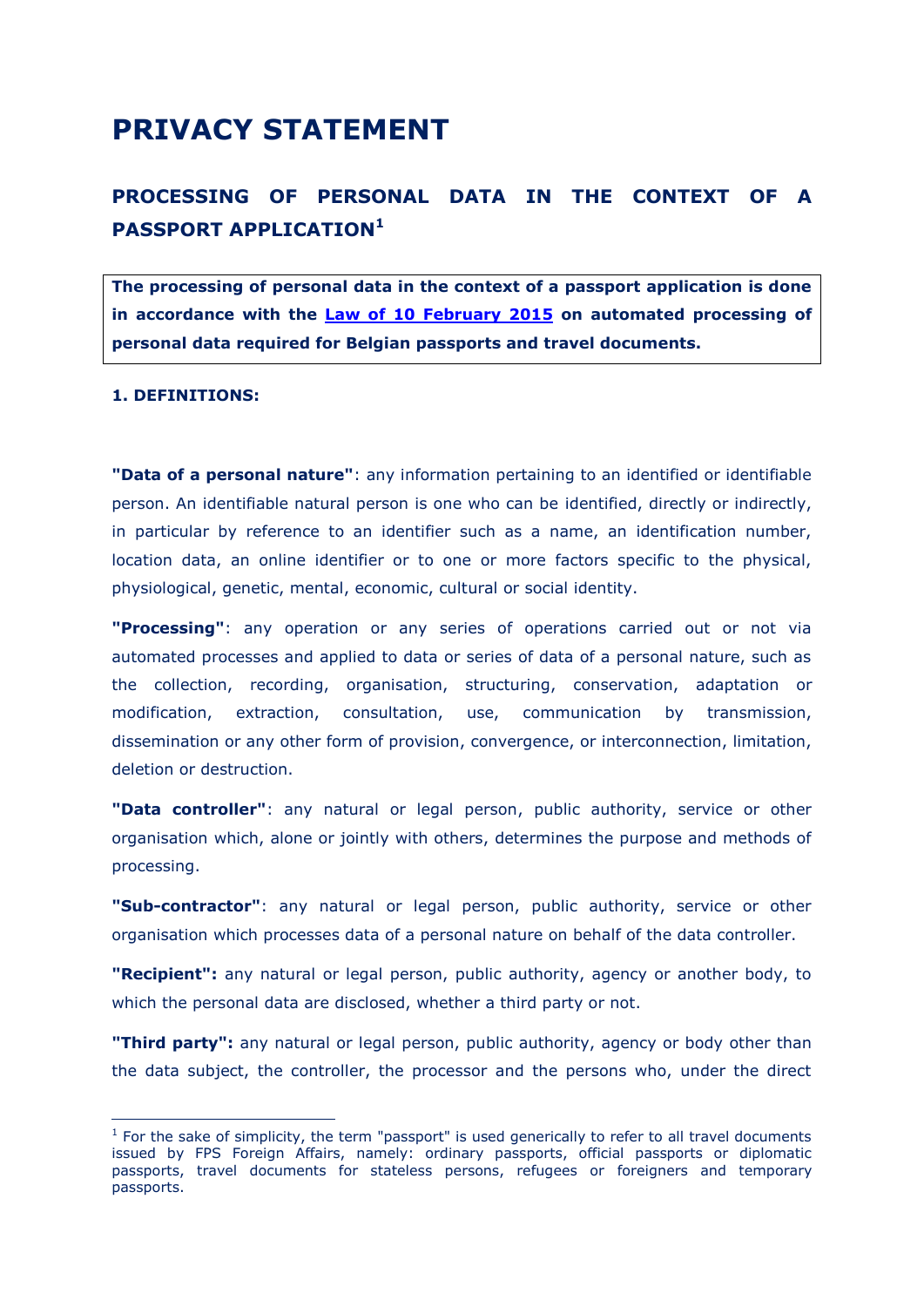authority of the data controller or the processor, are authorised to process the personal data.

**General Data Protection Regulation**: Regulation (EU) 2016/679 of the European Parliament and of the Council of 27 April 2016 on the protection of natural persons with regard to the processing of personal data and on the free movement of such data. Abbreviated to GDPR.

### **2. DATA CONTROLLER:**

The controller responsible for processing personal data in connection with passport applications at Belgian diplomatic and consular posts abroad, in Belgian municipal administrations, at the passport office of the FPS Foreign Affairs, at the joint counter of the FPS Foreign Affairs and Home Affairs (responsible for issuing passports and travel documents under the extremely urgent procedure) and at the passport office of the Ministry of Defence (responsible for issuing diplomatic and official passports for the military) is:

The Minister of Foreign Affairs, represented by the Director General of Consular Affairs.

*Federal Public Service Foreign Affairs Directorate-General of Consular Affairs Rue des Petits Carmes, 15 1000 Brussels Belgium*

#### **3. DATA PROTECTION OFFICER (DPO):**

#### Missions of the "DPO":

The "DPO" can be contacted by the data subjects whose data are processed by Foreign Affairs in the context of a passport application, regarding all matters relating to the processing of their data and more specifically with regard to:

- o *the purposes of the data processing;*
- o *the legal basis of the processing;*
- o *the categories of personal data processed;*
- o *the categories of recipients of the personal data;*
- o *the possible transfer of personal data to third countries and the existence of appropriate safeguards;*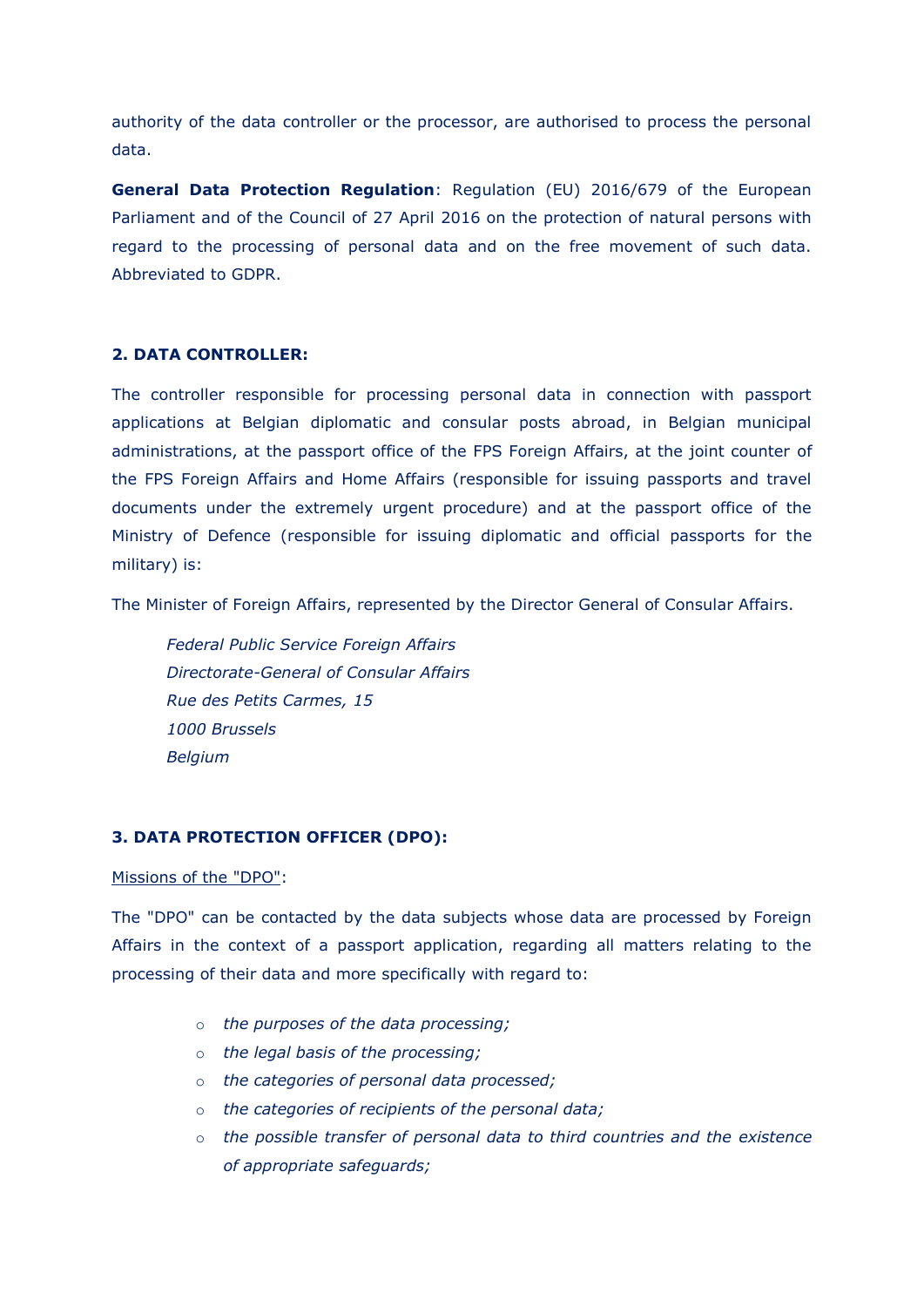- o *the duration of storage of personal data;*
- o *knowing whether it is a question of automated data processing;*
- o *the right to request rectification;*
- o *the right to request the deletion of data and the restriction of data processing;*
- o *the right to object to the processing.*

## *Contact details of the "DPO":*

You can contact the "DPO" of the Directorate-General of Consular Affairs:

- by [electronic form](https://diplomatie.belgium.be/fr/gdpr)
- by post:

*Federal Public Service Foreign Affairs Directorate-General of Consular Affairs For the attention of the "Data Protection Officer" Rue des Petits Carmes, 15 1000 Brussels*

• by email: [dpo.dgc@diplobel.fed.be](mailto:dpo.dgc@diplobel.fed.be)

## **4. COLLECTED PERSONAL DATA:**

The Directorate-General of Consular Affairs undertakes to only process personal data that are adequate, relevant and not excessive in relation to the purposes for which they are collected (see point 5 below) and not to use them subsequently in a way which is incompatible with those purposes.

The data collected are:

- 1. data concerning the holder of the Belgian passport or travel document:
	- a. family name, first names, date and place of birth, gender;
	- b. signature:
	- c. the National Register number;
	- d. the scanned image of the holder's face;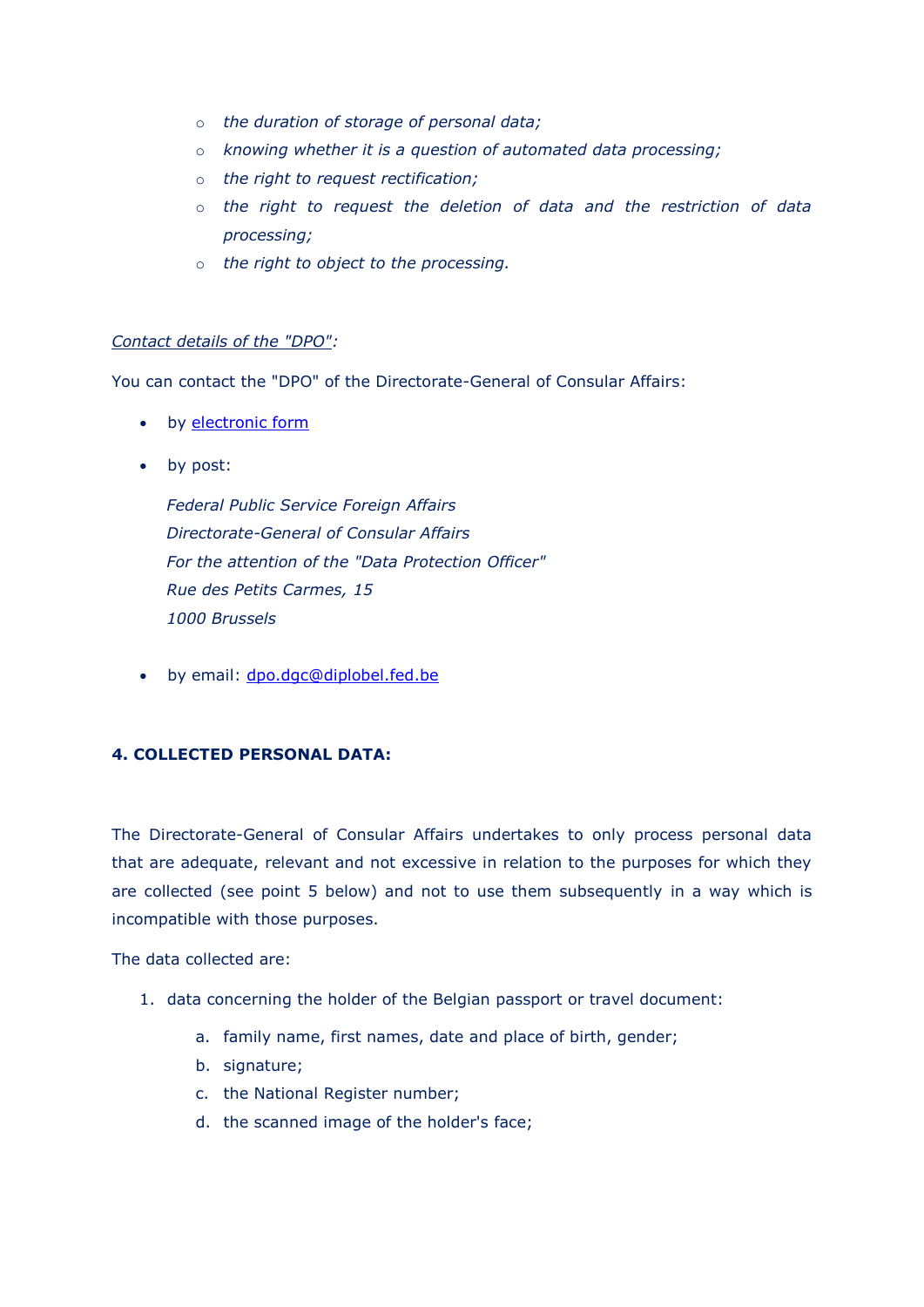- e. the scanned image of the fingerprints of the index finger of the holder's left and right hand or, in the event of disability or incapacity, of another finger of each hand;
- f. nationality (except for travel documents for foreign nationals, stateless persons and refugees);
- g. address, e-mail address and mobile phone number;
- 2. data concerning the Belgian passport or travel document:
	- a. number of the Belgian passport or travel document;
	- b. type of Belgian passport or travel document;
	- c. type of application procedure;
	- d. date and place of issue;
	- e. issuing authority;
	- f. expiry date;
- 3. data concerning the creation of the Belgian passport or travel document:
	- a) place of creation;
	- b) place where application was submitted;
	- c) date of receipt of the application;
	- d) order number of the application;
	- e) possible refusal of the application;
	- f) mention of the creation status of the Belgian passport or travel document and the date of this status;
	- g) date of dispatch of the Belgian passport or travel document to the application submission administration;
	- h) application submission administration;
	- i) dispatch number;
	- j) invoicing details;

-

- 4. data concerning the free replacement of the Belgian passport or travel document. (Additional) data relating to compensation for defective Belgian passports and travel documents:<sup>2</sup>
	- a) the case number of the request for compensation;
	- b) the number of the defective passport or travel document;
	- c) the number of the replacement passport or travel document;
	- d) the reason for the replacement;
	- e) the date of replacement of the passport or travel document;

 $2$  These data are only processed when a claim for compensation is made.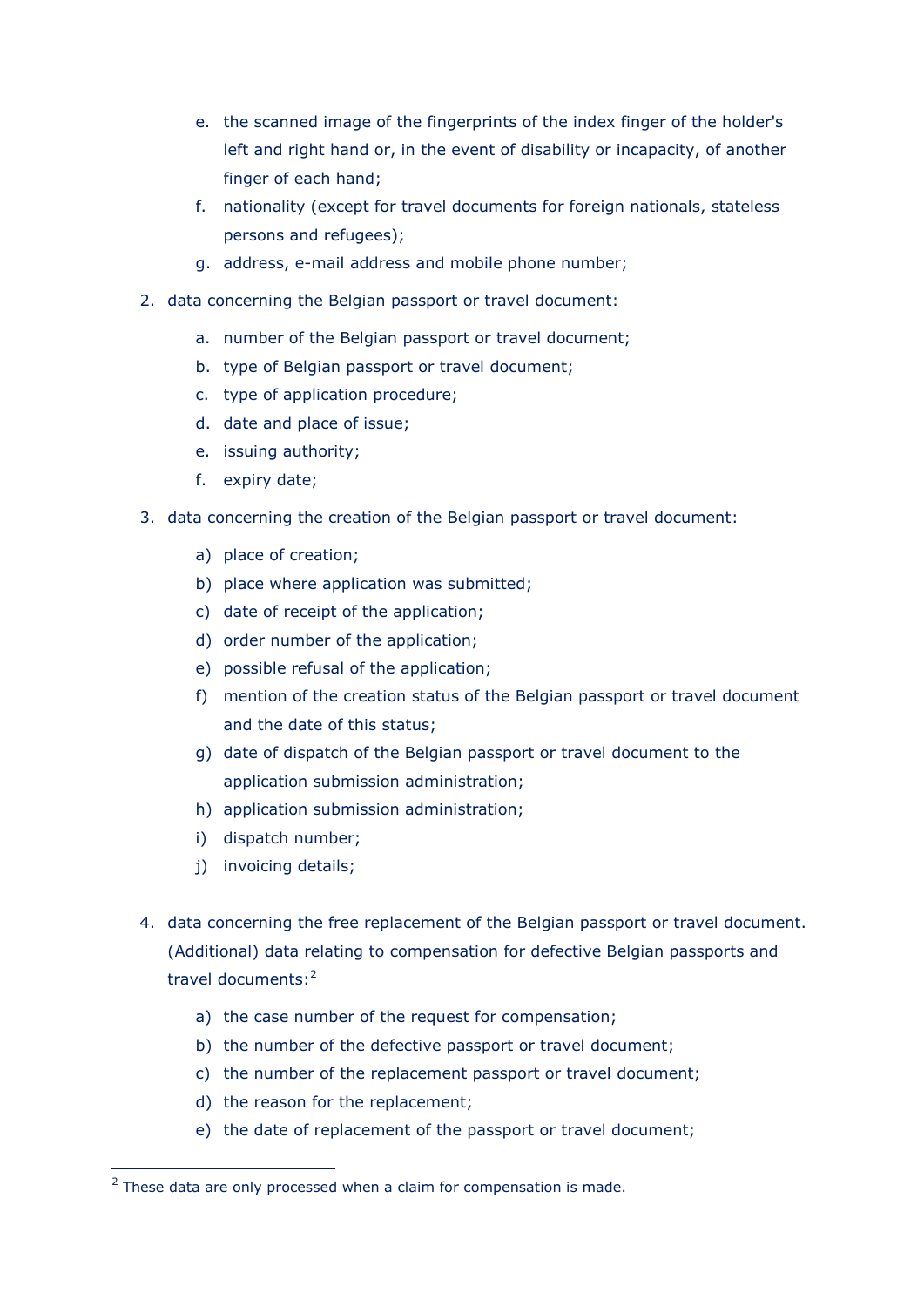- f) the date of the request for compensation;
- g) the amount of the claimed compensation;
- h) the date of the decision for compensation;
- i) the amount of the awarded compensation;
- j) the applicant's agreement with the compensation decision;
- k) the bank account number of the applicant.

### **5. PURPOSES OF THE TREATMENT:**

In accordance with Article 6 of the GDPR, personal data transmitted by the passport applicant and data regarding the latter collected by the Directorate General of Consular Affairs from third parties are necessary for the performance of a task in the public interest, in the exercise of public authority vested in the Directorate General of Consular Affairs, namely: receiving passport applications at Belgian diplomatic and consular posts abroad, in Belgian municipal administrations, at the passport office of the FPS Foreign Affairs, at the joint counter of the FPS Foreign Affairs and Home Affairs (responsible for issuing passports and travel documents under the extremely urgent procedure) and at the passport office of the Ministry of Defence (responsible for issuing diplomatic and official passports for the military).

The said data (see point 4, above) are processed, in particular, for the following purposes:

- 1. To identify the passport holder;
- 2. To process the passport applications submitted with the Belgian diplomatic and consular posts abroad, Belgian municipal administrations, the passport office of the FPS Foreign Affairs, the joint counter of the FPS Foreign Affairs and Home Affairs (responsible for issuing passports and travel documents under the extremely urgent procedure) and the passport office of the Ministry of Defence (responsible for issuing diplomatic and official passports for the military);
- 3. To create and issue passports;
- 4. To manage disputes regarding decisions taken;
- 5. To manage correspondence between the Directorate-General of Consular Affairs and persons and authorities or others corresponding with the Directorate-General of Consular Affairs.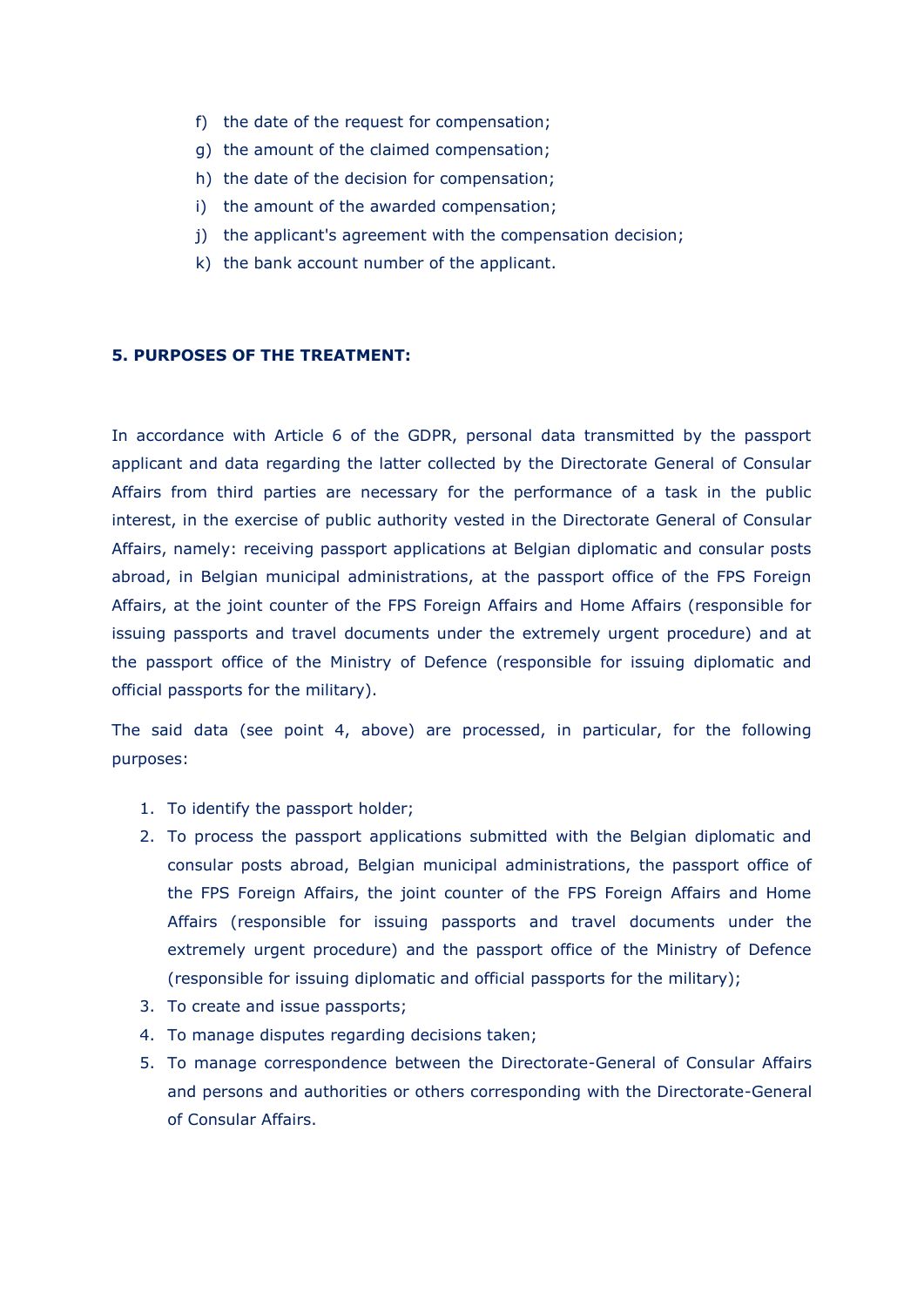#### **6. DATA RECIPIENTS:**

The personal data concerning you collected and processed by the Directorate-General of Consular Affairs (or at least some of them) may, in particular, be communicated to the following categories of recipients:

- 1. the staff assigned to the department that implements the said automated processing;
- 2. the staff of the FPS Foreign Affairs in Brussels, responsible for applying the regulations on passports and travel documents, the compensation of holders of defective Belgian passports and travel documents and the issue and invoicing of passports and travel documents, individually authorised by the Minister or by the staff designated by the Minister for this purpose;
- 3. the diplomatic and consular staff responsible for issuing and invoicing passports and travel documents, individually authorised by the ambassador or consul;
- 4. the staff of the municipalities responsible for issuing and receiving payment for passports and travel documents, individually authorised by the mayor;
- 5. the staff of the Ministry of Defence responsible for issuing and receiving payment for diplomatic and official passports, individually authorised for this purpose by the Minister of Defence or by the staff designated by the Minister of Defence for this purpose;
- 6. the company in charge of creating passports and travel documents and the persons strictly authorised by it within the company, for the sole purpose of creating, issuing and invoicing passports and travel documents;
- 7. the duly authorised staff of the FPS Home Affairs who carry out border controls;
- 8. the duly authorised staff or magistrates with the police, judicial or intelligence services, and only for the purpose of investigating or identifying fraud relating to the identity of a person;
- 9. the staff of the FPS Home Affairs responsible for managing and operating the "Checkdoc" application;
- 10.the staff of the joint counter of the FPS Foreign Affairs and Home Affairs responsible for issuing passports and travel documents under the extremely urgent procedure, and whose function requires access to personal data, and individually authorised by the Ministers of Foreign Affairs or Home Affairs or by the staff they have designated for this purpose.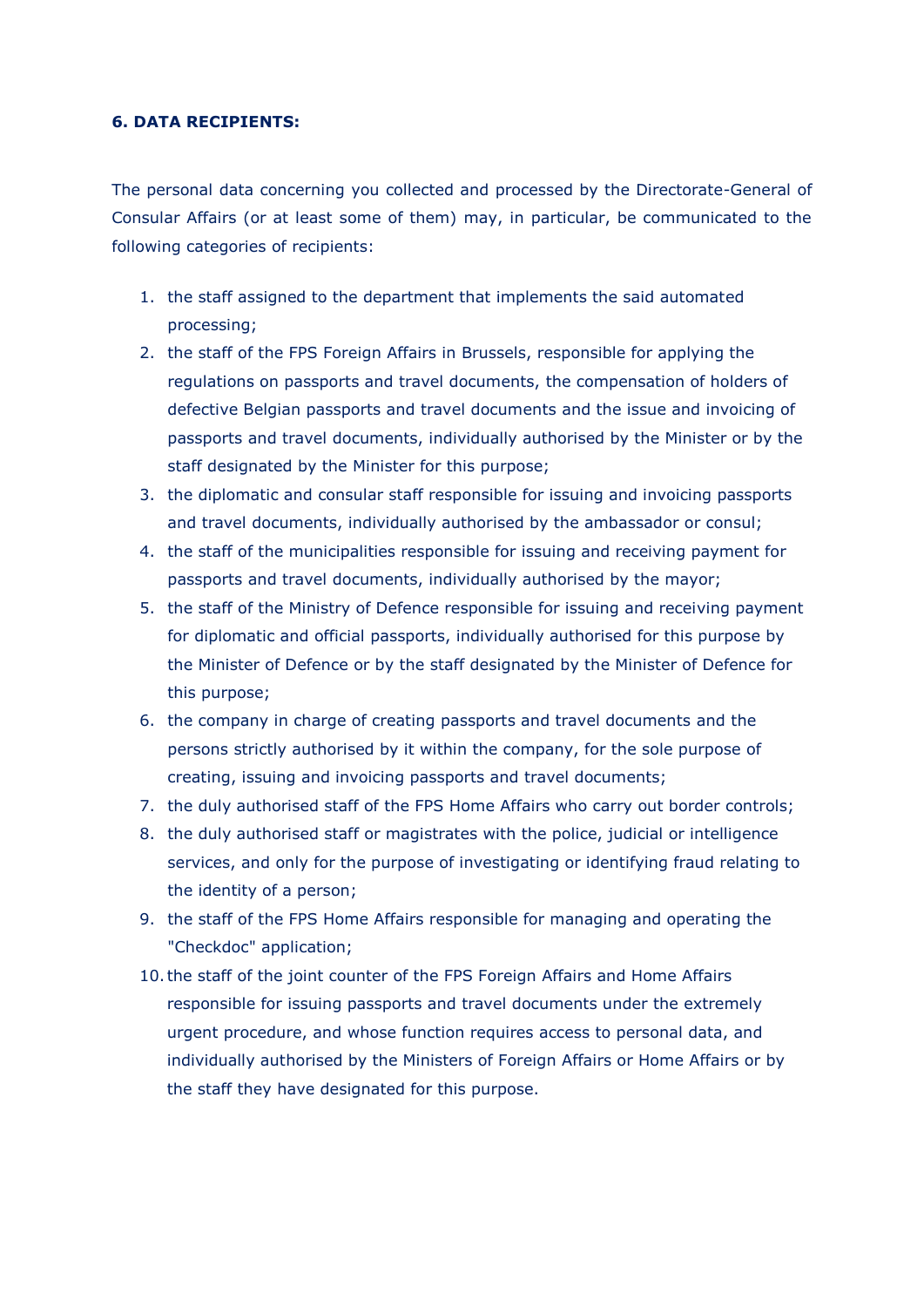#### **7. DURATION OF DATA STORAGE**

As a general rule, the Directorate-General of Consular Affairs stores the personal data it processes for a period of 3 months after the submission of a passport application. After this period, the following data shall be destroyed, except where the Belgian national registered in the register of consular staff abroad expressly requests that they be kept for a maximum period of ten years in accordance with Article 15,  $2<sup>nd</sup>$  paragraph (replacement of a passport in the event of loss, theft or default; see below):

- 1. the fingerprints of both hands;
- 2. the address, e-mail address and mobile phone number.

With a view to tackling fraud against Belgian passports and travel documents, the other data mentioned in points 4, 1°, 2° and 3° above (including the scanned image of the holder's face) shall be kept for 20 years.

The (additional) data relating to the compensation for defective Belgian passports and travel documents mentioned in point 4, 4° above shall be kept for 66 months from the submission of the request for compensation.

The Belgian national registered in a register of consular staff abroad may, on a voluntary basis, apply to a career diplomatic or consular post:

- the pre-registration and storage for a maximum of 1 year of their data (the same data as mentioned in point 4, 1° above) for a subsequent passport application; if it is not used within this period, it will be destroyed;
- the storage for a maximum of 10 years of their data (the same data as mentioned in points 4, 1° and 2° above) in order to replace their passport in the event of loss or theft of the passport or a defective passport; in practice, it will be kept for 7 years, since the current passport has a validity of 7 years, then it will be destroyed.

#### **8. PROCEDURE FOR REQUESTING A COPY OF THE ADMINISTRATIVE FILE**

In the context of the Law of 11 April 1994 on the disclosure of information by the administration, you may request a copy of your administrative file managed by the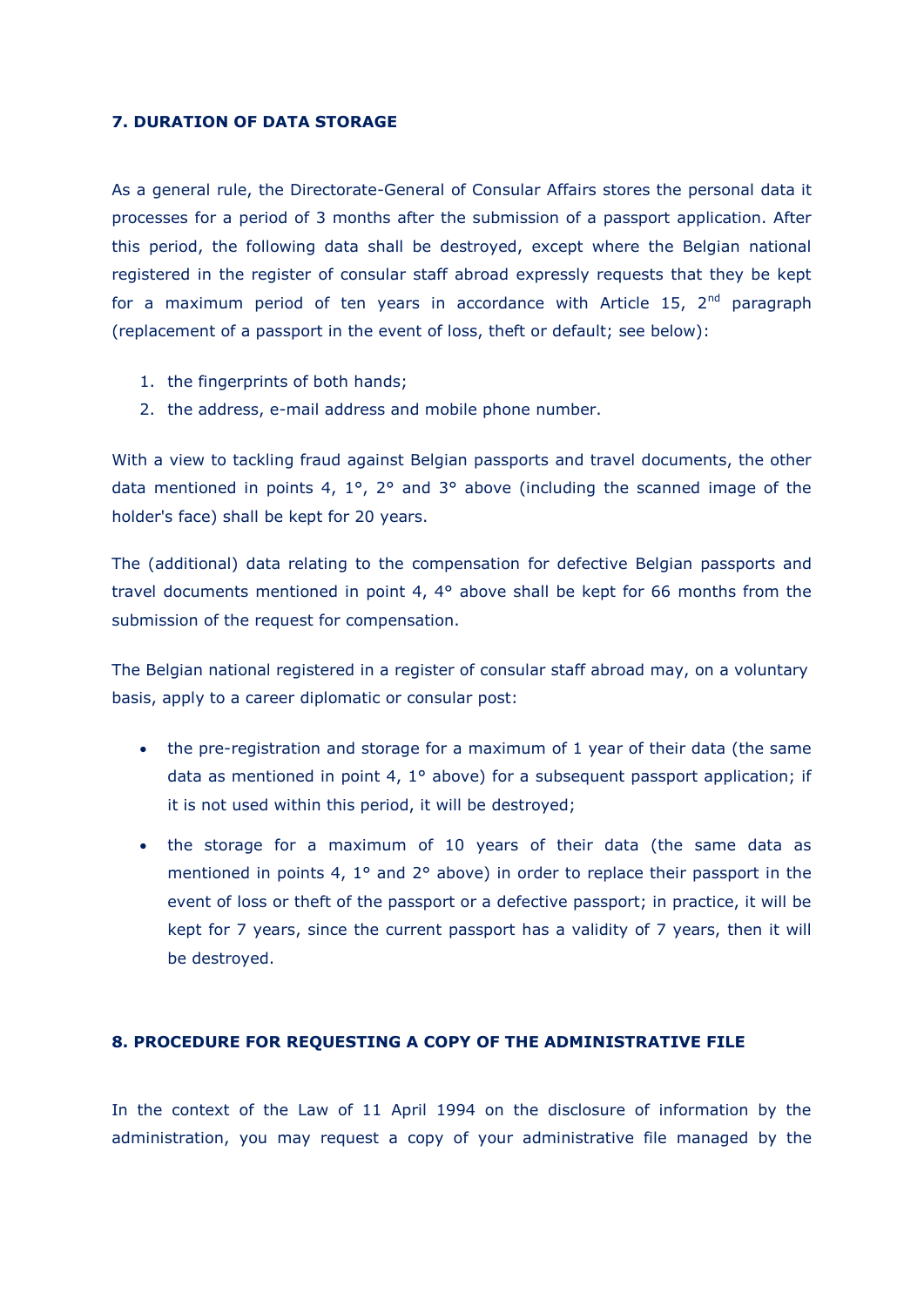Directorate-General of Consular Affairs. Your application must be sent to the following address:

*Federal Public Service Foreign Affairs Directorate-General of Consular Affairs Directorate of Travel and Identity Documents (C2) Rue des Petits Carmes, 15 1000 Brussels Belgium*

## **9. RIGHT OF ACCESS, RECTIFICATION, ERASURE AND RESTRICTION OF PROCESSING:**

## **A. Right of access:**

You have the right to obtain confirmation that your personal data are being processed by the Directorate-General of Consular Affairs and, when they are processed, access to the following information:

- the purposes of the data processing;
- the legal basis of the processing;
- the categories of personal data concerned;
- the categories of recipients of the personal data;
- the possible transfer of personal data to third countries and the existence of appropriate safeguards;
- the duration of storage of the personal data or the criteria used to determine this duration;
- knowing whether it is a question of automated data processing.

For these questions, you can contact the DPO (see point 3. The Data Protection Officer). You will be asked to prove your identity.

## **B. Right to rectification:**

You have the right to obtain the rectification of inaccurate personal data or to request that incomplete personal data be supplemented.

If you believe that the Directorate-General of Consular Affairs has processed personal data concerning you that are inaccurate or incomplete, you must first contact the diplomatic or consular post, the Belgian municipal administration, the passport office of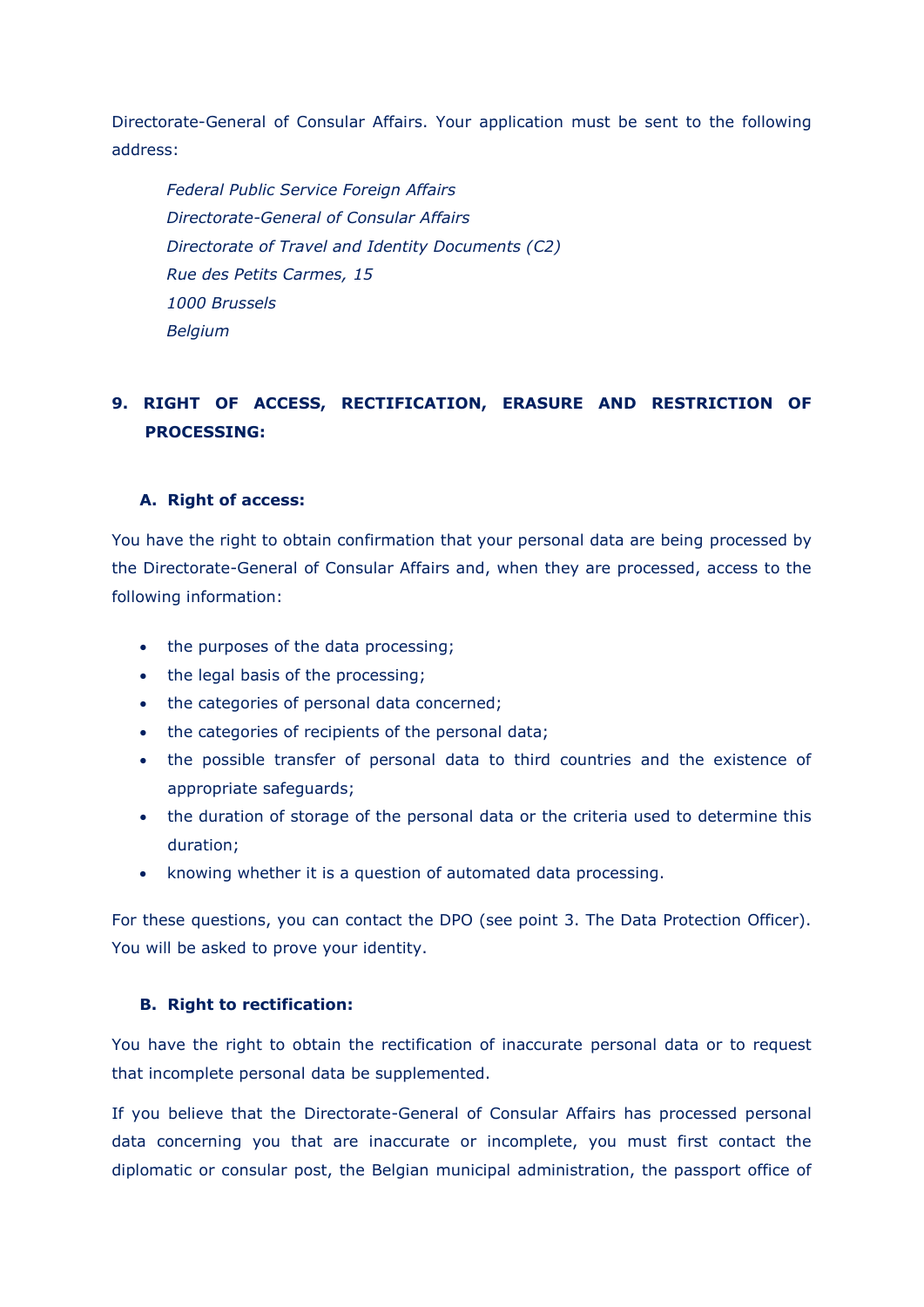the FPS Foreign Affairs, the joint counter of the FPS Foreign Affairs and Home Affairs (responsible for issuing passports and travel documents under the extremely urgent procedure) or the passport office of the Ministry of Defence (responsible for issuing diplomatic and official passports for the military), which manages your passport application with the request to correct inaccurate data or to complete incomplete data.

The administration handling your case may ask you for additional information or evidence to back up your request.

If you have any further questions after contacting the competent services, you can address them to the DPO (see point 3. The Data Protection Officer). You will be asked to prove your identity.

#### **C. Right to erasure:**

Given that the processing of your personal data is necessary for the performance of a task falling under the official authority vested in the Directorate-General of Consular Affairs, you are not entitled to request and obtain the erasure of your personal data.

If you have any questions concerning the right to erasure, you can address them to the DPO (see point 3. The Data Protection Officer). You will be asked to prove your identity.

#### **D. Right to restriction:**

Given that the processing of your personal data is necessary for the performance of a task falling under the official authority vested in the Directorate-General of Consular Affairs, you are not entitled to request that the processing of your personal data is restricted.

If you have any questions concerning the right to restriction, you can address them to the DPO (see point 3. The Data Protection Officer). You will be asked to prove your identity.

#### **E. Right to data portability:**

Given that the Directorate-General of Consular Affairs does not process your personal data based on your consent or pursuant to a contract, the right to portability does not apply. Consequently, you are not entitled to receive your personal data from the Directorate-General of Consular Affairs in a structured, commonly used and machinereadable format for transmission to another controller.